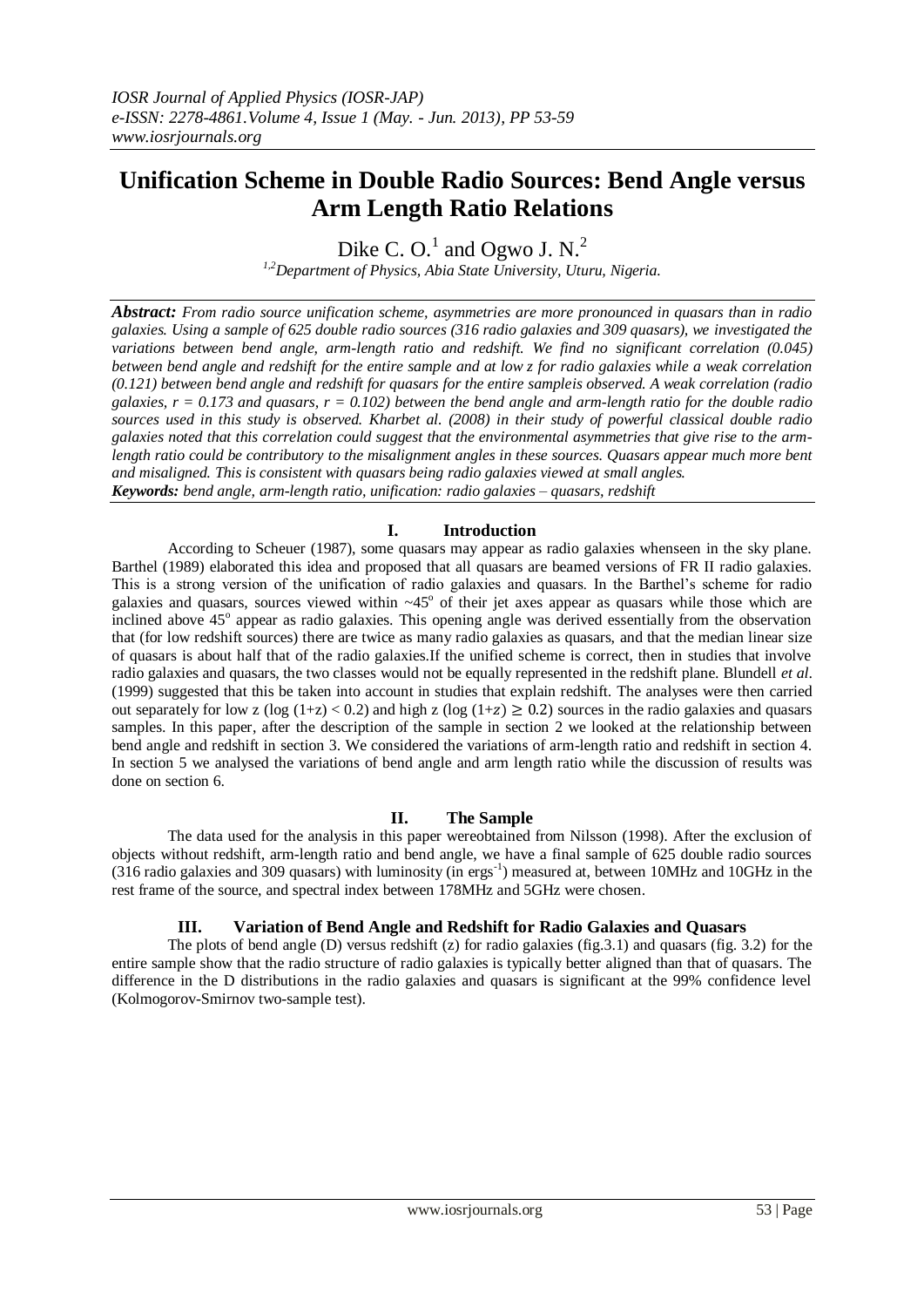

There is no significant correlation (0.045) between bend angle and redshift for radio galaxies in the entire sample. This tends to agree with Kharb*et al*. (2008) who found no dependence of bend angle on redshift. We find a weak correlation  $(0.121)$  between D and z for quasars in the entire sample. Barthel and Miley (1988) had found a tentative correlation between bend angle and redshift, consistent with our result.

Figures (3.3) – (3.6) are plots of bend angle versus redshift for low and high z radio galaxies and quasars. We found also no significant correlation (0.014) between bend angle and redshift for the low z radio galaxies and a weak inverse correlation (-0.034) between D and z for the low z quasars. There are weak correlations – (0.224) and (0.114) between bend angle and redshift for high redshift radio galaxies and quasars respectively. The weak inverse correlation observed between D and z for low z quasars might be attributed to sample selection effect.

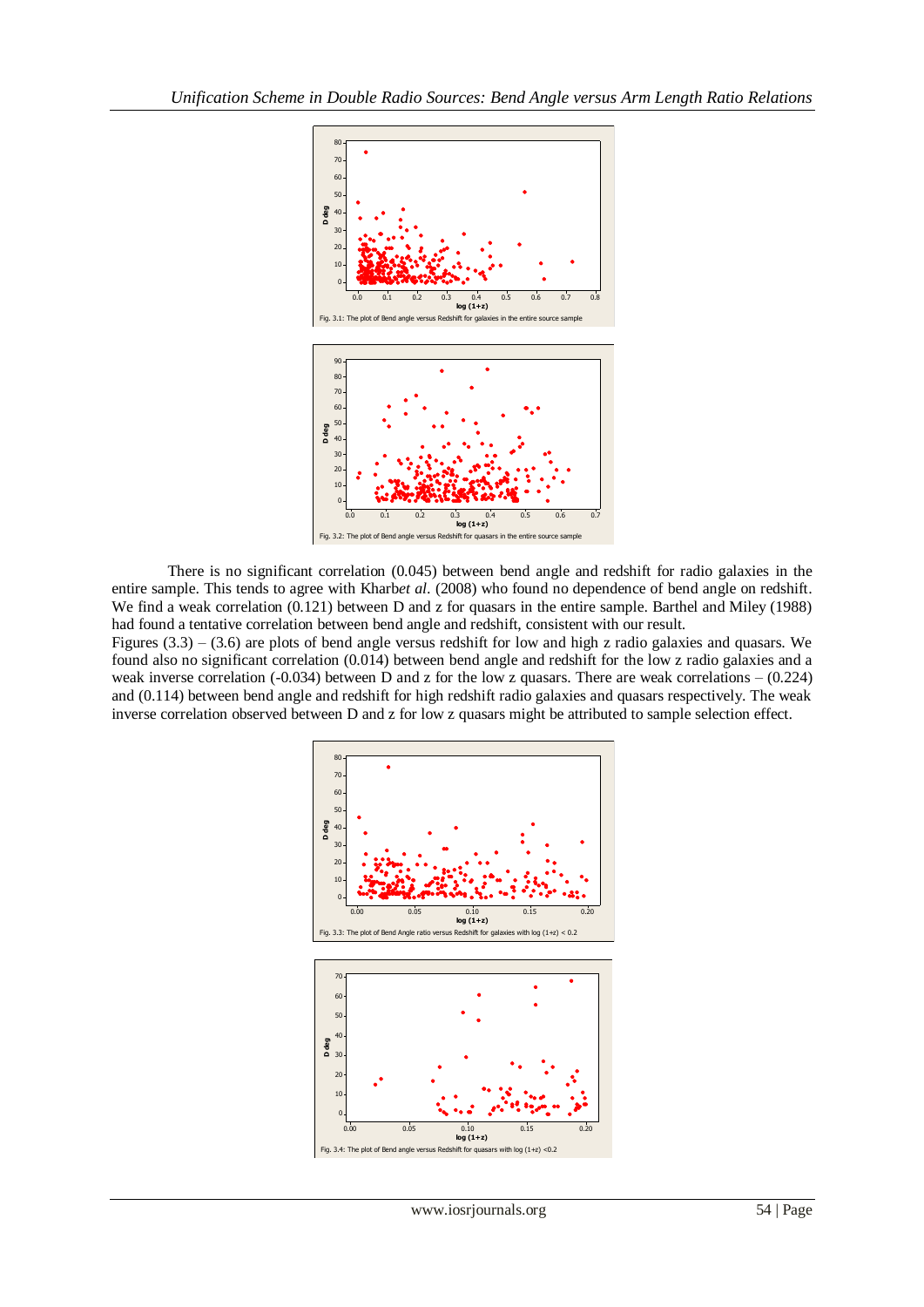

### **IV. Variation of Arm-Length Ratio and Redshift for Radio Galaxies and Quasars**

The plot of arm-length ratio (Q) versus redshift (z) for radio galaxies (fig.4.1) and quasars (fig. 4.2) for the entire sample indicate that the arm-length ratio of radio galaxies are clustered at low redshift while that of quasars are distributed across the redshift range in the sample.



We do not find any significant dependence of Q on redshift for the entire sample of radio galaxies (0.096) and quasars (0.098) which tend to agree with the result obtained by Kharb*et al*. (2008). Consistently, we observed no significant correlation between Q and redshift for the low redshift radio galaxies (0.092) and quasars (0.027) and also for high redshift radio galaxies (0.084). Meanwhile, we find a weak inverse correlation between Q and redshift for the high z quasars (-0.018) which may also be attributed to selection effect.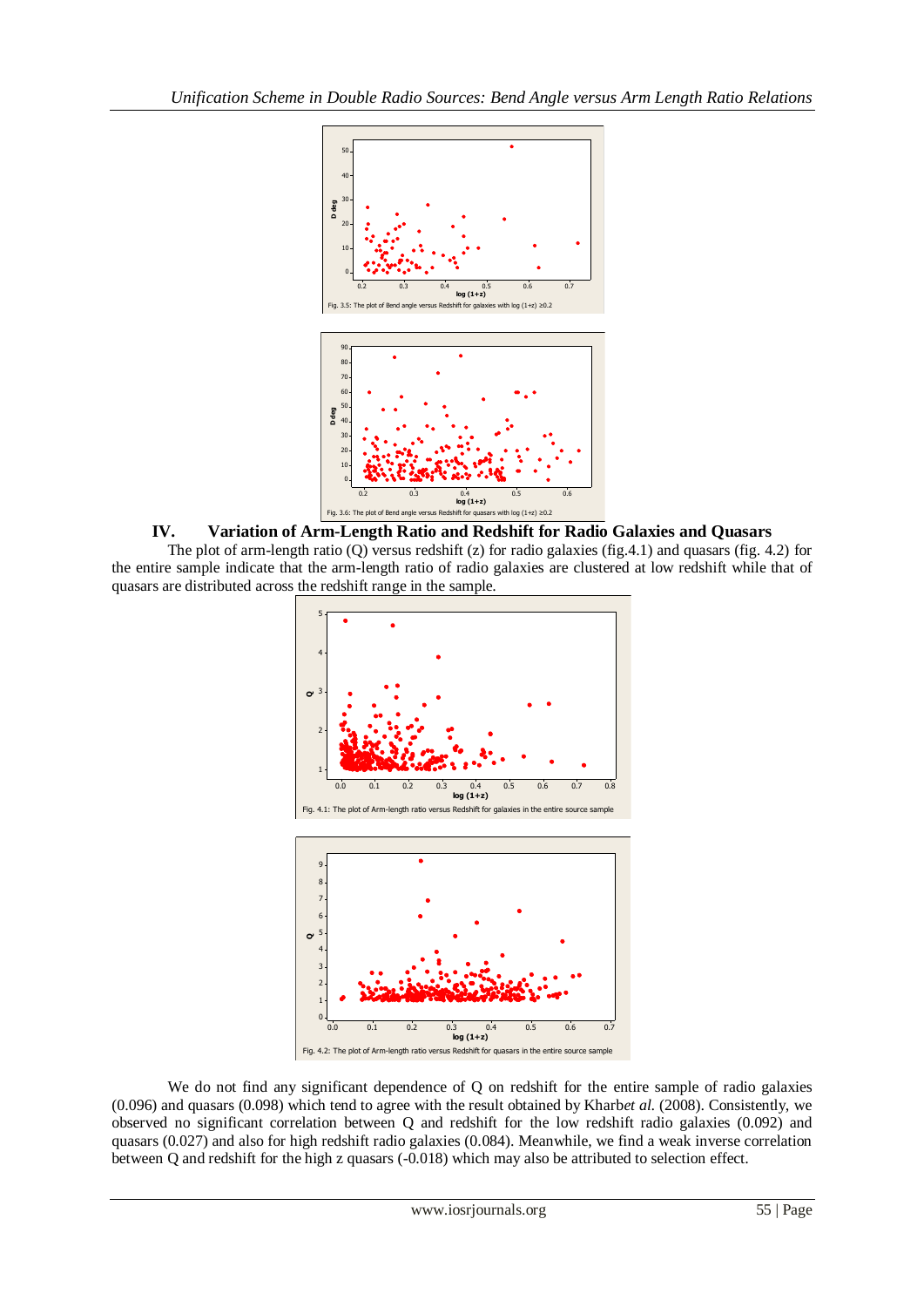

## **V. Variation of Bend Angle and Arm-Length Ratio for Radio Galaxies and Quasars**

We examined the radio galaxies and quasars for correlations between their arm-length ratios and bend angles (figs 5.1 – 5.6). There appears to be a weak correlation between bend angle and arm-length ratio for the entire sample (radio galaxies,  $r = 0.173$  and quasars,  $r = 0.102$ ).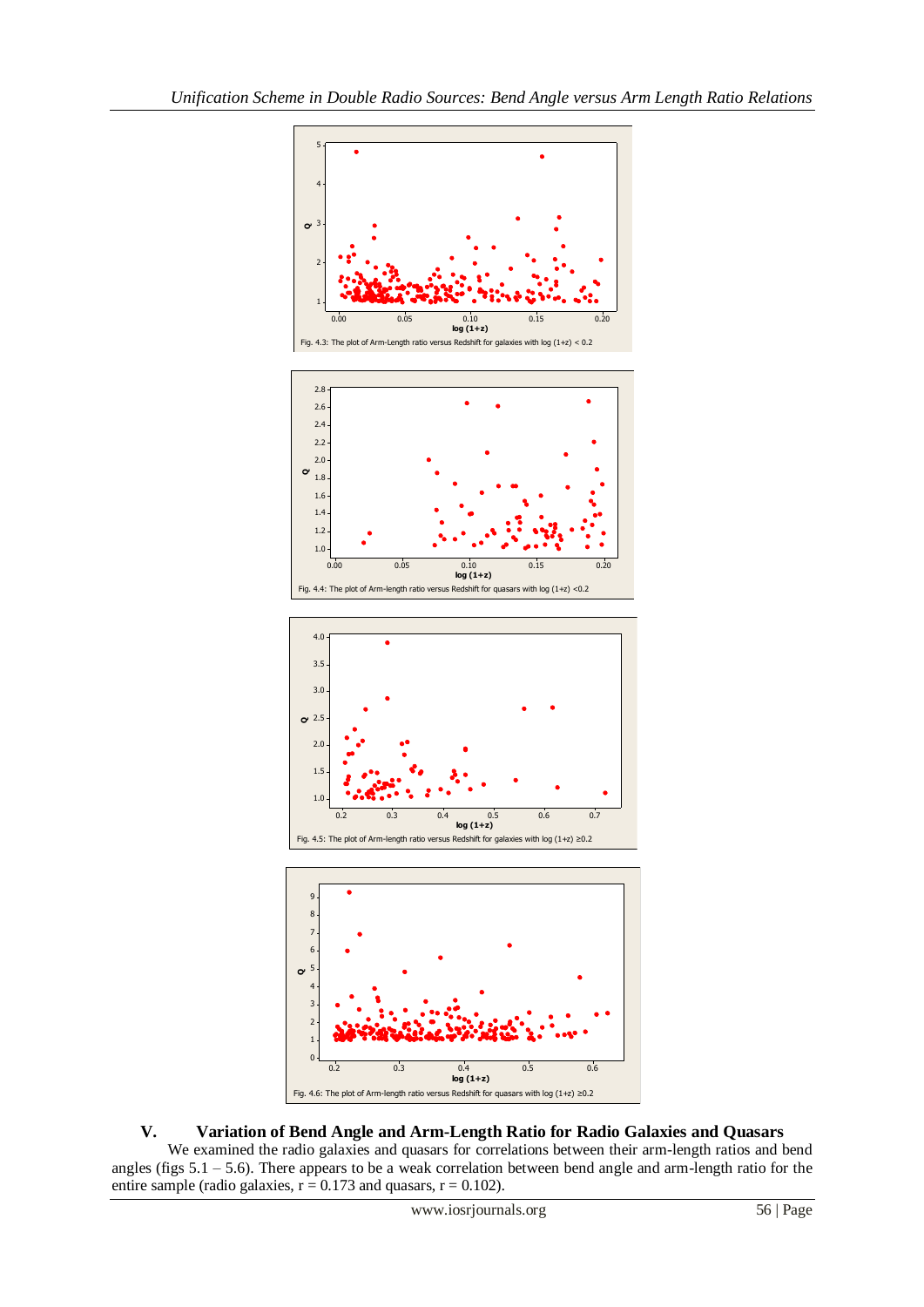

We find a weak dependence of D on Q for low redshift radio galaxies (0.147), high redshift radio galaxies (0.268) and quasars (0.109). While a non-significant inverse correlation (-0.006) is observed in the case of low redshift quasars. This might be attributed to sample selection effect. A comparison of bend angle and arm-length ratio in the double radio sources suggests that quasars are more bent than radio galaxies at all redshifts, consistent with radio galaxy – quasar unification.

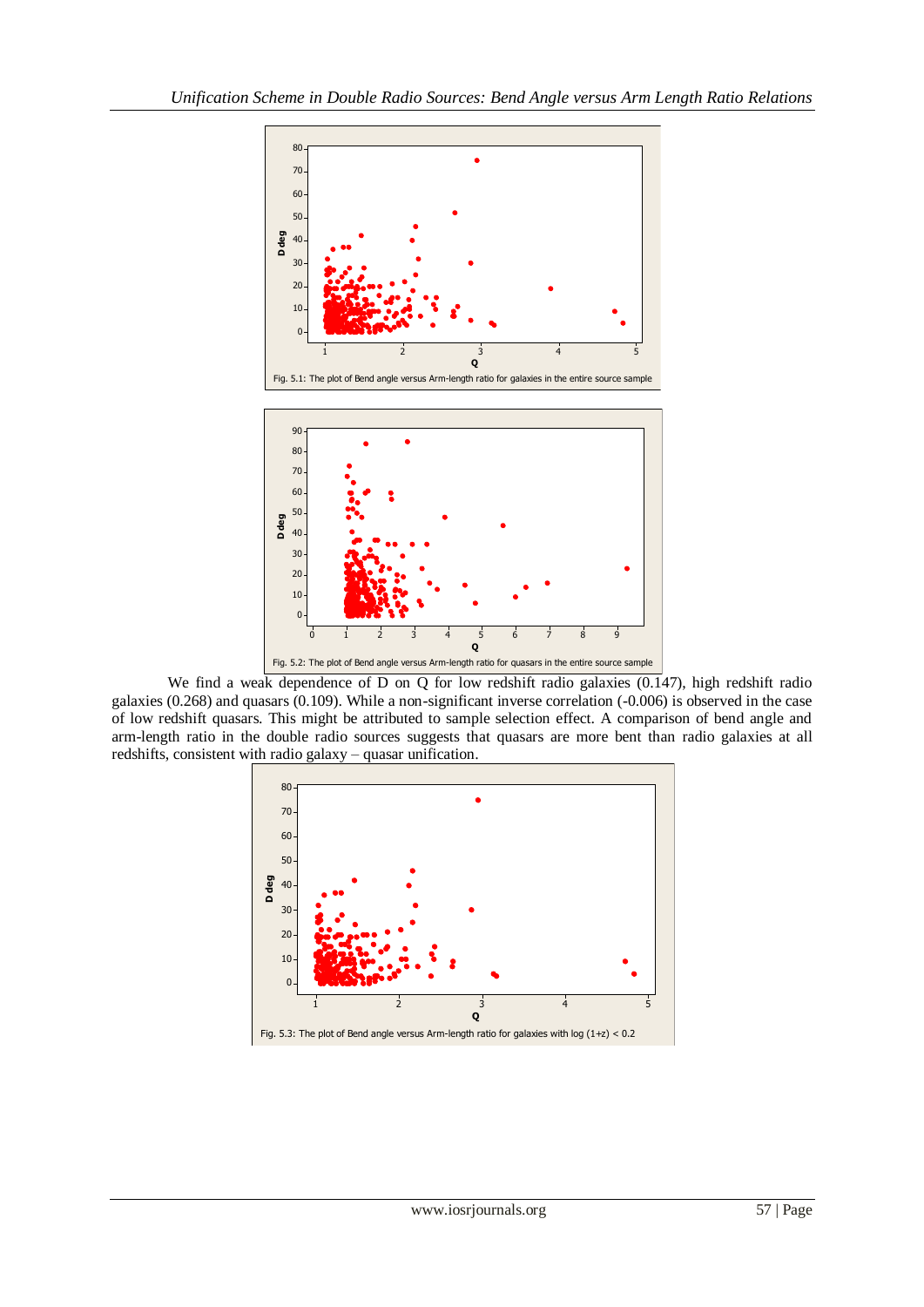

#### **VI. Discussion**

This paper deals with radio galaxy – quasar unification as it concerns the variations between bend angle, arm-length ratio and redshift. No significant correlation were found between bend angle and redshift for the entire source sample and at low redshift for radio galaxies while a weak correlation between bend angle and redshift for quasars was observed. This is respectively consistent with the result obtained by Kharb*et al*. (2008) and Barthel and Miley (1988). However, we found non-significant inverse correlation between D and z for the low redshift quasars. Weak correlations were also found for the high redshift radio galaxies and quasars. The weak inverse correlation observed between D and z for low redshift quasars might be attributed to sample selection effect.

An investigation of asymmetries in the radio galaxies and quasars sample show no significant dependence of arm-length ratio on epoch; this is in agreement with Kharb*et al*. (2008). Except for the low